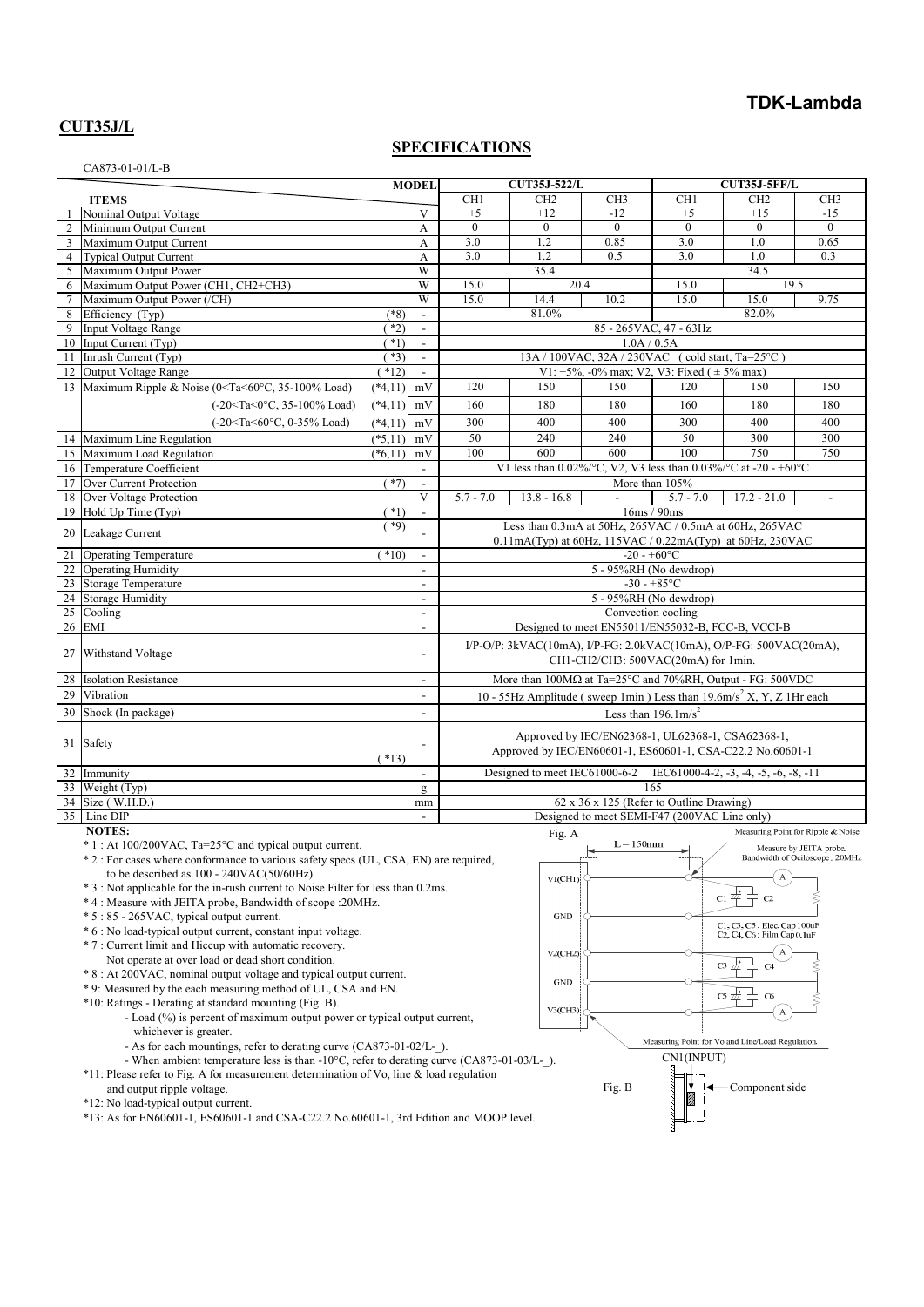# **CUT35J/L**

## **OUTPUT DERATING**

CA873-01-02/L

|  | *COOLING: CONVECTION COOLING |                      |            |              |  |  |  |  |
|--|------------------------------|----------------------|------------|--------------|--|--|--|--|
|  | Ta $(^{\circ}C)$             | LOADING CONDITION(%) |            |              |  |  |  |  |
|  |                              | Mounting<br>A.C.E    | Mounting B | Mounting D,F |  |  |  |  |
|  | $-20$                        | 100                  | 100        | 100          |  |  |  |  |
|  | 35                           | 100                  | 100        | 100          |  |  |  |  |
|  | 40                           | 100                  | 100        | 90           |  |  |  |  |
|  | 45                           | 90                   | 100        | 80           |  |  |  |  |
|  | 50                           | 80                   | 90         | 70           |  |  |  |  |
|  | 60                           | 60                   | 70         | 50           |  |  |  |  |

#### \*COOLING: CONVECTION COOLING



| (MOUNTING A)                                  | (MOUNTING B)                                                | (MOUNTING C)                | (MOUNTING D)                | (MOUNTING E)              | (MOUNTING F)                                 |
|-----------------------------------------------|-------------------------------------------------------------|-----------------------------|-----------------------------|---------------------------|----------------------------------------------|
| CN1(INPUT)<br>,,,,,,,,,,,,,,,,,,,,,,,,,,,,,,, | <b>(STANDARD)</b><br>MOUNTING)<br>CN1(INPUT)<br>ø<br>Ē<br>N | CN1(INPUT)<br>⊫<br>ż<br>∟ਿ∽ | CN1(INPUT)<br>∖⊫¥−<br>╠═╬═┈ | 董⊨<br>।⊥⊞∭⊟<br>CN1(INPUT) | ,,,,,,,,,,,,,,,,,,,,,,,,,,,,,,<br>CN1(INPUT) |
|                                               |                                                             |                             |                             |                           |                                              |